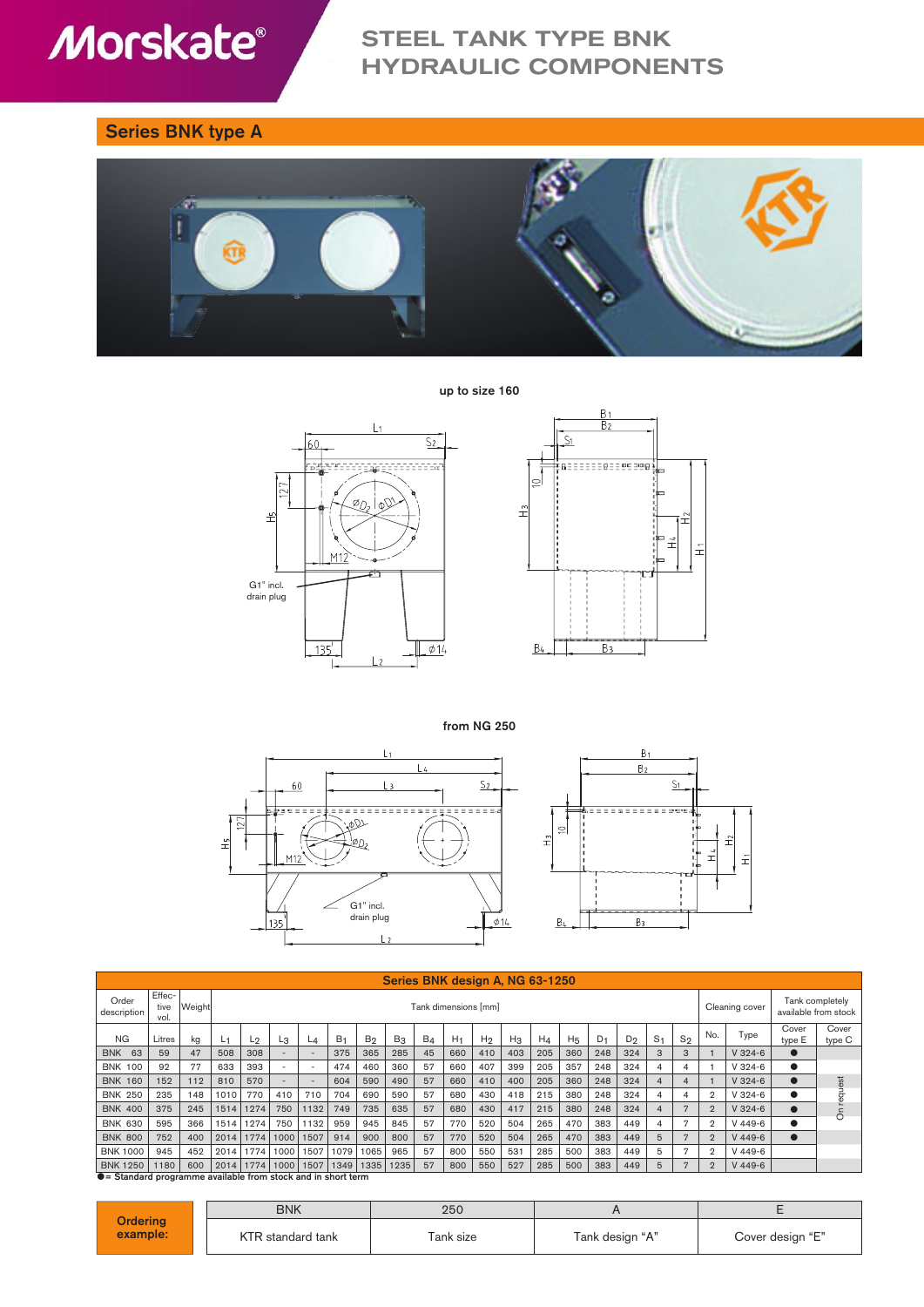**Tank cover**

Cover design E

Self-adhesive cellular rubber seal

35

 $\infty$ 

Design E

For size 63-250

Design E



For size 400-1250 Design E

 $10$ 



| Cover type "E" |      |           |     |                |           |       |       |  |  |  |
|----------------|------|-----------|-----|----------------|-----------|-------|-------|--|--|--|
| <b>NG</b>      |      | Number of |     |                |           |       |       |  |  |  |
|                | Lз   | $L_4$     | L5  | B <sub>4</sub> | <b>B5</b> | $B_6$ | holes |  |  |  |
| 63             | 492  | 448       |     | 349            | 305       |       | 8x    |  |  |  |
| 100            | 615  | 571       |     | 442            | 398       |       | 8x    |  |  |  |
| 160            | 792  | 748       |     | 572            | 528       |       | 8x    |  |  |  |
| 250            | 992  | 948       |     | 672            | 628       |       | 8x    |  |  |  |
| 400            | 1490 | 1440      | 480 | 717            | 667       | 222   | 12x   |  |  |  |
| 630            | 1490 | 1440      | 480 | 927            | 877       | 292   | 12x   |  |  |  |
| 800            | 1990 | 1940      | 647 | 880            | 830       | 277   | 12x   |  |  |  |
| 1000           | 1990 | 1940      | 647 | 1045           | 995       | 332   | 12x   |  |  |  |
| 1250           | 990  | 1940      | 647 | 1315           | 265       | 422   | 12x   |  |  |  |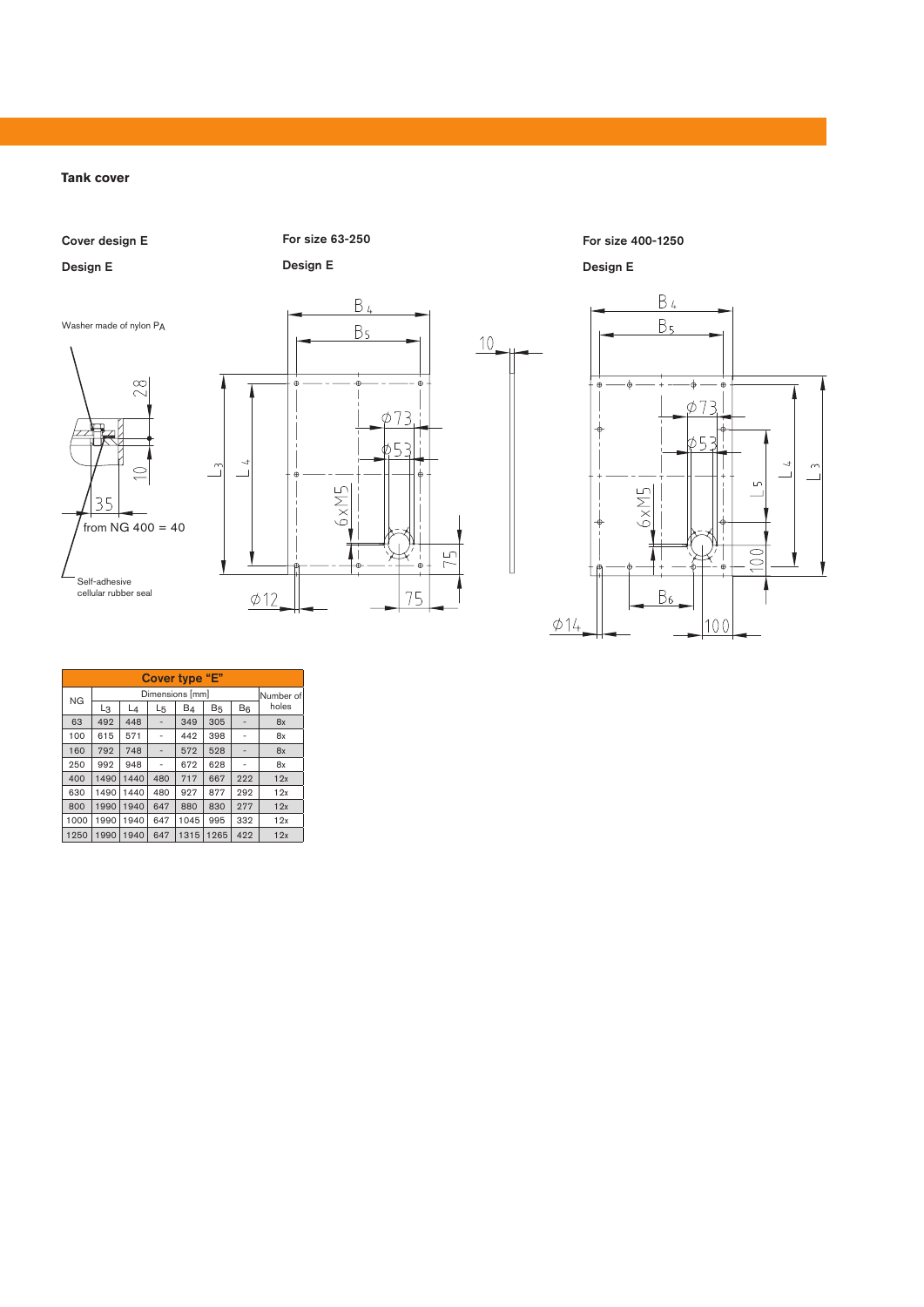# Steel tank type BNK HYDRAULIC COMPONENTS

## Series BNK type B



up to size 160



from size 250



| Series BNK design B, NG 63-1250 |                                                             |               |      |                          |      |                          |                |                |       |       |                |                |       |                |                |                |                |                |                |                |           |            |
|---------------------------------|-------------------------------------------------------------|---------------|------|--------------------------|------|--------------------------|----------------|----------------|-------|-------|----------------|----------------|-------|----------------|----------------|----------------|----------------|----------------|----------------|----------------|-----------|------------|
| Order<br>description            | Effec-<br>tive<br>vol.                                      | <b>Weight</b> |      | Dimensions of tanks [mm] |      |                          |                |                |       |       |                |                |       | Cleaning cover |                |                |                |                |                |                |           |            |
| <b>NG</b>                       | Litres                                                      | kg            | ا ف  | Lŋ                       | Lз   | L⊿                       | B <sub>1</sub> | B <sub>2</sub> | $B_3$ | $B_4$ | H <sub>1</sub> | H <sub>2</sub> | $H_3$ | $H_4$          | H <sub>5</sub> | D <sub>1</sub> | D <sub>2</sub> | S <sub>1</sub> | $S_2$          | No.            | Type      |            |
| 63<br><b>BNK</b>                | 59                                                          | 56            | 508  | 308                      |      | $\overline{\phantom{a}}$ | 375            | 365            | 285   | 45    | 660            | 410            | 403   | 205            | 360            | 248            | 324            | 3              | 3              |                | $V$ 324-6 |            |
| <b>BNK 100</b>                  | 95                                                          | 88            | 633  | 393                      |      | $\overline{\phantom{a}}$ | 474            | 460            | 360   | 57    | 660            | 407            | 399   | 205            | 360            | 248            | 324            | 4              | 4              |                | $V324-6$  |            |
| <b>BNK 160</b>                  | 152                                                         | 130           | 810  | 570                      |      | $\sim$                   | 604            | 590            | 490   | 57    | 660            | 410            | 400   | 205            | 360            | 248            | 324            | 4              | 4              |                | $V$ 324-6 | on request |
| <b>BNK 250</b>                  | 235                                                         | 170           | 1010 | 770                      | 410  | 710                      | 704            | 690            | 590   | 57    | 680            | 430            | 418   | 215            | 380            | 248            | 324            | 4              | 4              |                | $V324-6$  | time       |
| <b>BNK 400</b>                  | 375                                                         | 270           | 1514 | 1274                     | 750  | 1132                     | 749            | 735            | 635   | 57    | 680            | 430            | 417   | 215            | 380            | 248            | 324            | 4              | 7              |                | $V$ 324-6 |            |
| <b>BNK 630</b>                  | 595                                                         | 375           | 1514 | 1274                     | 750  | 1132                     | 959            | 945            | 845   | 57    | 770            | 520            | 504   | 265            | 470            | 383            | 449            | 4              | 7              | $\mathfrak{D}$ | $V$ 449-6 | Delivery   |
| <b>BNK 800</b>                  | 752                                                         | 420           | 2014 | 1774                     | 1000 | 1507                     | 914            | 900            | 800   | 57    | 770            | 520            | 504   | 265            | 470            | 383            | 449            | 5              | 7              | $\overline{2}$ | $V$ 449-6 |            |
| <b>BNK 1000</b>                 | 945                                                         | 490           | 2014 | 1774                     | 1000 | 1507                     | 1079           | 1065           | 965   | 57    | 800            | 550            | 531   | 285            | 500            | 383            | 449            | 5              | $\overline{2}$ |                | $V$ 449-6 |            |
| <b>BNK 1250</b>                 | 1180                                                        | 636           | 2014 | 1774                     | 1000 | 1507                     | 1349           | 1335           | 1235  | 57    | 800            | 550            | 527   | 285            | 500            | 383            | 449            | 5              | 7              | $\overline{2}$ | $V$ 449-6 |            |
|                                 | • Standard programme available from stock and in short term |               |      |                          |      |                          |                |                |       |       |                |                |       |                |                |                |                |                |                |                |           |            |

**Ordering** example: BNK | 250 | B | A KTR standard tank Tank size Cover design "B" Cover design "A"